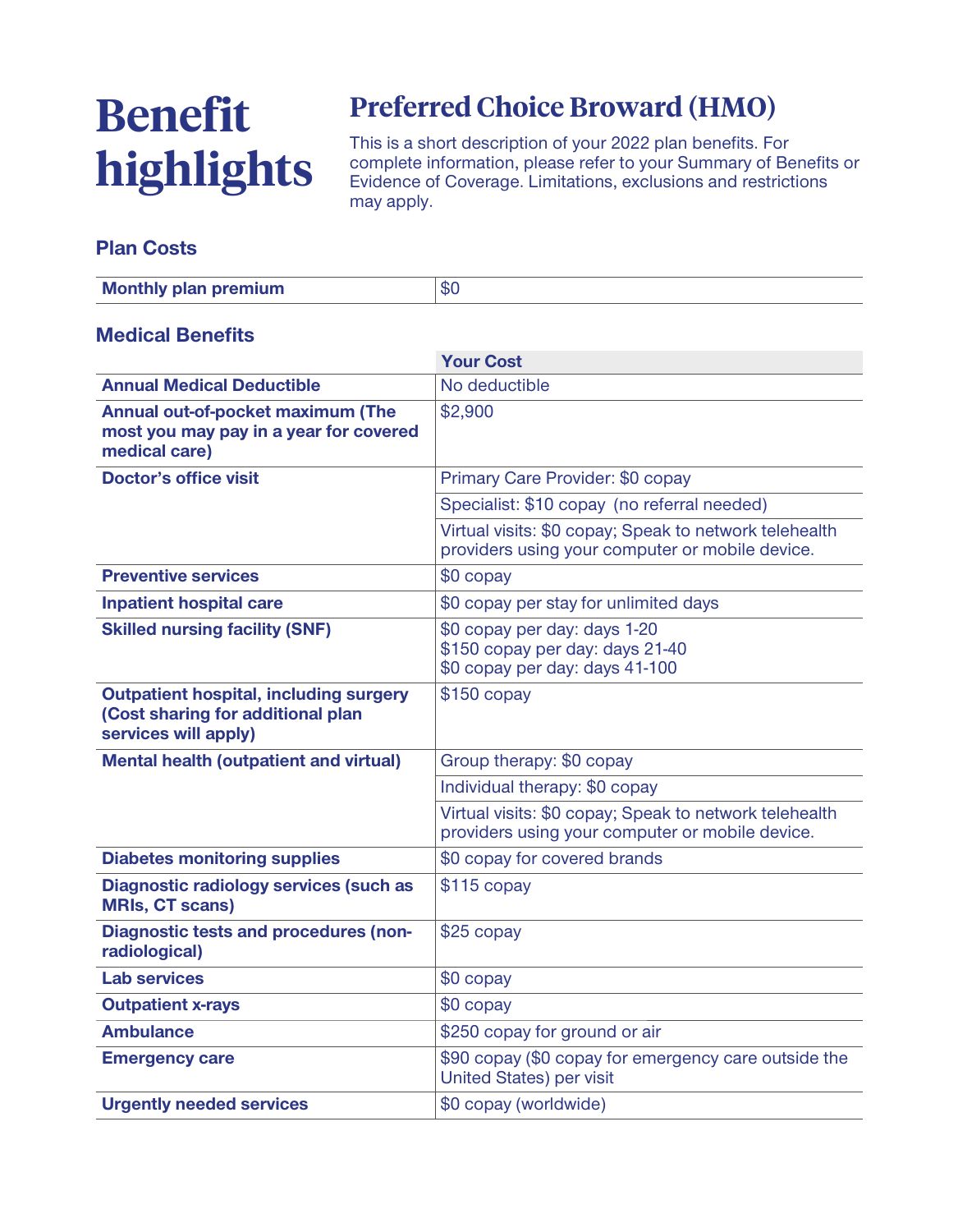## **Benefits and Services Beyond Original Medicare**

|                                 | <b>Your Cost</b>                                                                                    |
|---------------------------------|-----------------------------------------------------------------------------------------------------|
| <b>Routine physical</b>         | \$0 copay; 1 per year                                                                               |
| <b>Routine eye exams</b>        | \$0 copay; 1 each year                                                                              |
| <b>Routine eyewear</b>          | \$0 copay every year; up to \$200 for lenses/frames<br>and contacts                                 |
| <b>Dental - preventive</b>      | \$0 copay for exams, cleanings, x-rays, and fluoride                                                |
| <b>Dental - comprehensive</b>   | Covered; for a complete list of services and copays,<br>please contact the plan                     |
| <b>Hearing - routine exam</b>   | \$0 copay; 1 per year                                                                               |
| <b>Hearing aids</b>             | \$600 allowance per ear, maximum benefit of \$1200<br>every 2 years; up to 2 hearing aids           |
| <b>Fitness program</b>          | Renew Active fitness membership, classes and online<br>brain exercises at no cost to you.           |
| <b>Routine Transportation</b>   | \$0 copay for 36 one-way trips to or from approved<br>medically related appointments and pharmacies |
| <b>Foot care - routine</b>      | \$10 copay; 6 visits per year                                                                       |
| <b>Over-the-Counter Benefit</b> | \$25 credit per quarter to use from a plan approved<br>listing of products.                         |
| <b>NurseLine</b>                | Speak with a registered nurse (RN) 24 hours a day, 7<br>days a week.                                |

### **Prescription Drugs**

|                                                   | <b>Your Cost</b>                                                                                                                                                                                                                                 |                                            |
|---------------------------------------------------|--------------------------------------------------------------------------------------------------------------------------------------------------------------------------------------------------------------------------------------------------|--------------------------------------------|
| <b>Annual prescription (Part D)</b><br>deductible | \$0                                                                                                                                                                                                                                              |                                            |
| Initial coverage stage                            | <b>Standard Retail</b><br>$(30-day)$                                                                                                                                                                                                             | <b>Preferred Mail Order</b><br>$(100-day)$ |
| <b>Tier 1: Preferred Generic</b>                  | \$0 copay                                                                                                                                                                                                                                        | \$0 copay                                  |
| Tier 2: Generic <sup>1</sup>                      | \$5 copay                                                                                                                                                                                                                                        | \$0 copay                                  |
| <b>Tier 3: Preferred Brand</b>                    | \$47 copay                                                                                                                                                                                                                                       | $$131$ copay                               |
| Select Insulin Drugs <sup>2</sup>                 | \$35 copay                                                                                                                                                                                                                                       | \$95 copay                                 |
| <b>Tier 4: Non-Preferred Drug</b>                 | $$100$ copay                                                                                                                                                                                                                                     | $$290$ copay                               |
| <b>Tier 5: Specialty Tier</b>                     | 33% coinsurance                                                                                                                                                                                                                                  | N/A <sup>3</sup>                           |
| <b>Coverage gap stage</b>                         | Tier 1 and Tier 2 drugs are covered in the gap. For covered<br>drugs on other tiers, after your total drug costs reach \$4,430,<br>you pay 25% coinsurance for generic drugs and 25%<br>coinsurance for brand name drugs during the coverage gap |                                            |